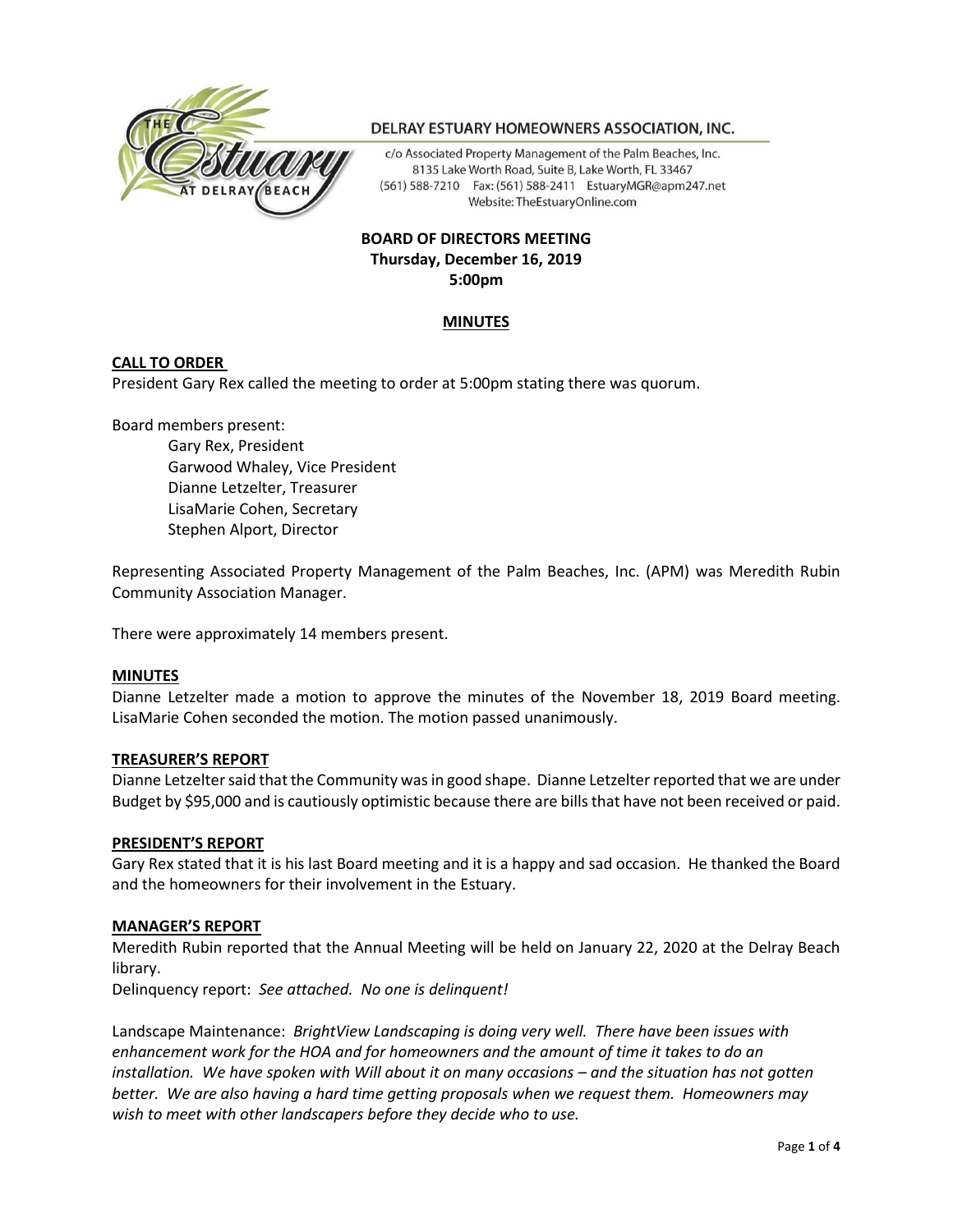Landscape inspections: There are several homes that have dead and dying plants. A second letter was sent in October. As BrightView enhancement team is not doing installations in a timely manner we would suggest that homeowner use whomever they wish, with the reminder that they will need to submit an ALC application.

Swale plantings: There are 2 areas where homeowners are running over the plantings on the swale, one of which has been run over 4 times by the homeowner pulling out of the driveway. Should the homeowner be violated and charged? The Board felt that the homeowners in question should be charged for the plantings that were run over.

Front entrance annuals: We have a proposal from Yellowstone to remove sod from the front entrance and install annuals for a cost of \$593.75. They will attempt to install either Wednesday or Thursday. Steve Alport made a motion to approve the proposal from Yellowstone to install annuals at the front entrance at a cost of \$593.75. LisaMarie Cohen seconded the motion. The motion passed unanimously.

Tree removal: Ashem proposal to remove dead royal palm at 1463 is \$560. The Board agreed that the tree had to be removed.

Inspections: There are a lot of homeowners who have been placing pots outside their homes, including members of the ALC and Board. The pot survey results are part of the Board package and attached. This was discussed with the ALC report.

Areca area: The ALC will review the proposals. Yellowstone suggested if the fence is moved in near the front, calusias can be planted on the other side. A proposal from Massie Fence is attached.

Iguanas: The iguana issue is on the agenda under new business.

Maintenance: Carlos is doing a great job.

Beach: Carlos and Santos (from BrightView) have done a great job cleaning the beach. The ALC will discuss the beach further. We are waiting for a proposal from BrightView to have the sand blown onto the beach. Will was meeting the proposed vendor at 2pm today.

Pick-up truck driveway: There is a homeowner that is parking his pick-up truck in his driveway overnight, in violation of the Documents. He has received two violation letters and should be fined if this continues.

Steve Alport made a motion to approve fining the homeowner who is parking his pick-up truck overnight \$100/day not to exceed \$1,000 if he continues to park his truck in the driveway. LisaMarie Cohen seconded the motion. The motion passed unanimously.

Traffic circles and cul de sacs: on hold

Seal coating: on hold

# **ALC COMMITTEE**

August Salvado gave the ALC report.

*Wall plantings*: Steve Alport made a motion to approve the proposal from Yellowstone to install 21 calusia trees at a cost not to exceed \$23,000. LisaMarie Cohen seconded the motion. The motion passed unanimously.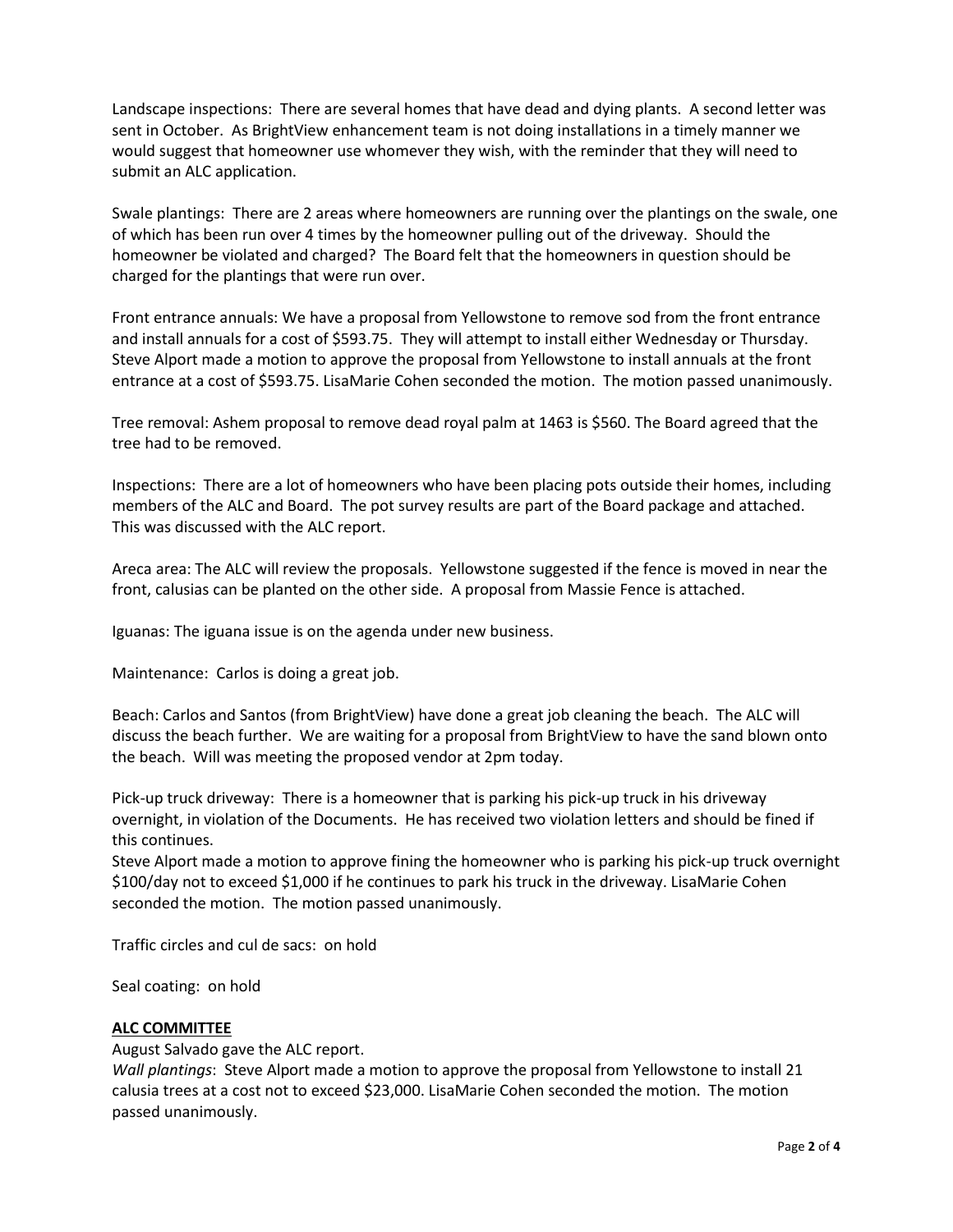*Wall shrubs*: Steve Alport reported that the ALC is meeting with Yellowstone to determine which plants should be planted in front of and behind the calusia trees but would like the Board to approve the plan and will approve the plants once a decision is made. Steve Alport made a motion to installing plants in front and behind the calusia trees at a cost of \$3,000 plus the cost of sod. LisaMarie Cohen seconded the motion. The motion passed unanimously.

*Calusia (outside wall):* Steve Alport made a motion to approve the proposal from Yellowstone to install calusia shrubs along the fence on the outside wall where the arecas are thinning. LisaMarie Cohen seconded the motion. The motion passed unanimously.

*Front entrance accent lights:* Steve Alport reported that the electrician installed lights at the entrance and the ALC has asked for other options. The Board will be advised when other lights are installed.

*Beach:* August Salvado reported that the ALC has been working with Yellowstone and BrightView to obtain proposals to install 80 cubic yards of sand on the beach and the methods used to install sand without going on the pier. Steve Alport requested that the Board approve not to exceed \$10,000 for installing sand at the beach.

Steve Alport made a motion to approve installing sand at the beach for a cost not to exceed \$10,000. Dianne Letzelter seconded the motion. The motion passed unanimously.

*Rock on swale:* BrightView is going to install a new rock next week.

*Pot rules:* The ALC presented the results of the pot survey. Gar Whaley stated he felt the pot rules were too restrictive. Gary Rex suggested a forum once the results were discussed. The remaining members of the Board felt that the results were clear and should be implemented. This will be discussed again at the next Board meeting.

*Shed:* Steve Alport reported that he found sheds that would fit the right of the pool building and a crane could be used to install the shed. The areca stumps along the wall would have to be removed and a portion of the fence near the pool equipment would also have to be removed. The cost would be between \$9,000 and \$15,000. Gary Rex thought that the foundation should be poured concrete.

# **COMMUNICATIONS**

Bob Smith gave the report.

EMAIL BULLETINS

A total of 15 bulletins were sent out since the last board meeting:

- 4 Notice of Social Event
- 3 Notice of Board of Directors meeting
- 3 Property Managers and General Notices
- 1 Coastal Star Notice

4 Notes from Neighbors

Notes from Neighbors – the new automated online posting form is working very well.

# SERVICES DIRECTORY

To date we have had 10 submissions for the directory. We will put another request out after January 1.

# SIGNAGE

Building address signs--Waiting for delivery of two new ceramic building plaques for installation

1550 for the pool cabana